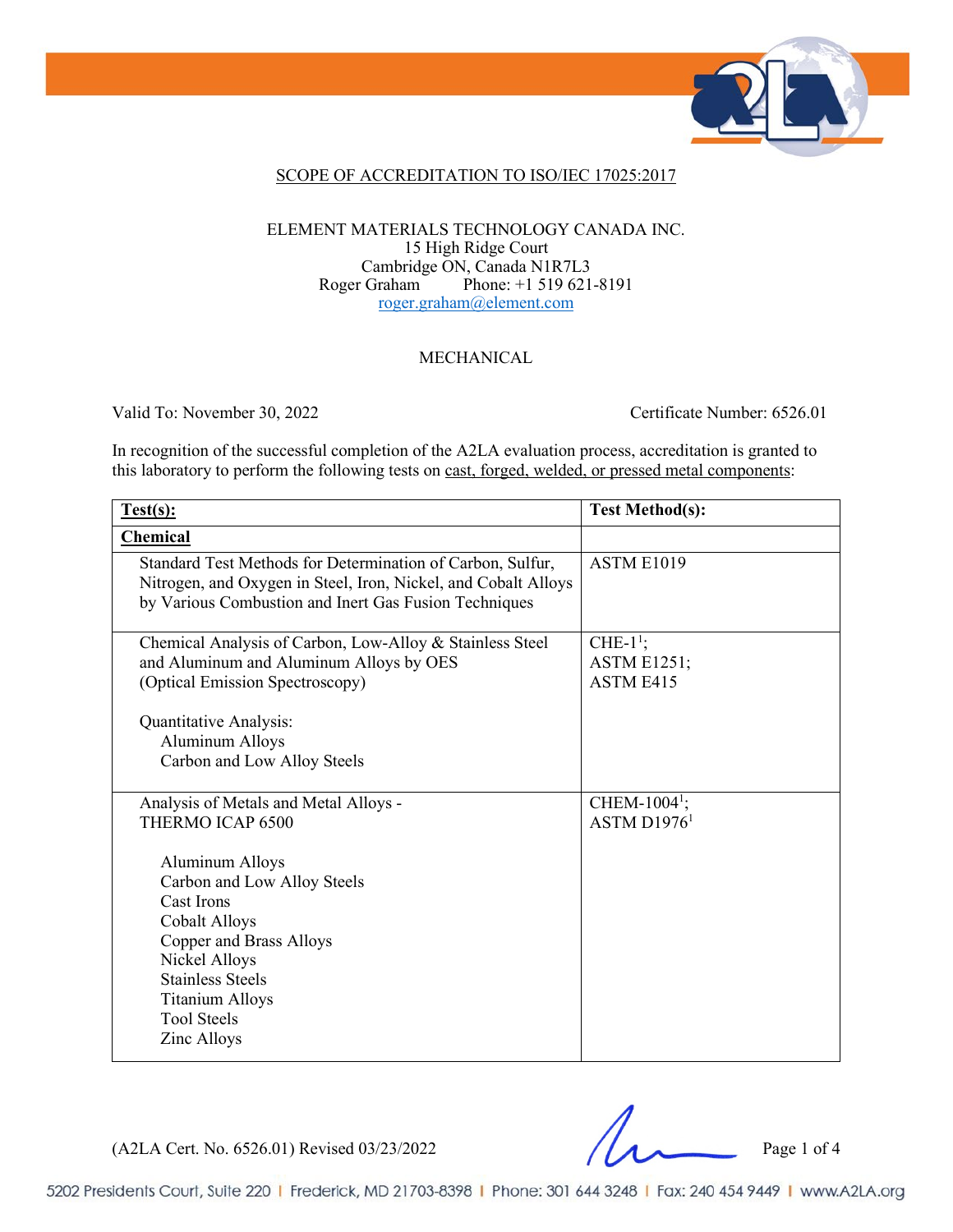| Test(s):                                                                       | <b>Test Method(s):</b>                          |
|--------------------------------------------------------------------------------|-------------------------------------------------|
| Analysis of Oxygen, Nitrogen and Hydrogen by                                   | CHEM-20 $^1$ ;                                  |
| Eltra ONH2000 Combustion                                                       | <b>ASTM E1409;</b>                              |
|                                                                                | <b>ASTM E1147;</b>                              |
| Analysis of Hydrogen in Steel and Ferrous Alloy<br>Carbon and Low Alloy Steels | ASTM E1937 <sup>1</sup> ;<br><b>ASTM E10191</b> |
| Cast Irons                                                                     |                                                 |
| <b>Cobalt Alloys</b>                                                           |                                                 |
| Nickel Alloys                                                                  |                                                 |
| <b>Stainless Steel</b>                                                         |                                                 |
| Titanium and Titanium Alloys                                                   |                                                 |
| <b>Tool Steels</b>                                                             |                                                 |
| Mechanical:                                                                    |                                                 |
| Tension                                                                        | ASTM A370, B557/557M, E8/E8M (except            |
|                                                                                | for Annexes 2 & 10); ASTM A770/A770M            |
| $n - Value$                                                                    | ASTM E646                                       |
| $r - Value$                                                                    | ASTM E517                                       |
| Impact (Charpy)                                                                | <b>ASTM E23</b>                                 |
| Hardness                                                                       | ASTM E10; ASTM E18; ASTM D3363                  |
| Rockwell (A, B, C, E, F, 15N, 30N, 45N, 15T,                                   |                                                 |
| 30T, 45T)                                                                      |                                                 |
| Brinell (500kg to 3000kg)                                                      |                                                 |
| Pencil                                                                         |                                                 |
| Mechanical Properties of Fasteners, Washers, and                               | ASTM F606/F606M (except Sections 5 & 6)         |
| Rivets                                                                         |                                                 |
| Hydrogen Embrittlement                                                         | ASTM F519 (except Annex A5)                     |
| <b>Shear Testing</b>                                                           | ASTM B769                                       |
| <b>Metallographic Evaluation</b>                                               |                                                 |
| Metallographic Preparation                                                     | <b>ASTM E3</b>                                  |
| Inclusion Ratings by Image Analysis                                            | ASTM E1245                                      |
| <b>Intergranular Corrosion</b>                                                 | ASTM A262; ASTM G28                             |
| <b>Coating Thickness</b>                                                       | ASTM B487; ASTM B499; ASTM B244;                |
|                                                                                | ASTM D1186; ASTM D7091; ISO 2808;               |
|                                                                                | ASTM B504; ASTM D1400                           |
| Macroetching                                                                   | ASTM E340; ASTM E381                            |
| Microetching                                                                   | ASTM E407                                       |
| <b>Inclusion Content</b>                                                       | ASTM E45                                        |
| Microstructure of Cast Iron                                                    | ASTM A247                                       |
| Dendrite Arm Spacing                                                           | <b>SAE ARP 1947</b>                             |
| Density                                                                        | ASTM B962; ASTM B963                            |

 $(A2LA$  Cert. No. 6526.01) Revised 03/23/2022 Page 2 of 4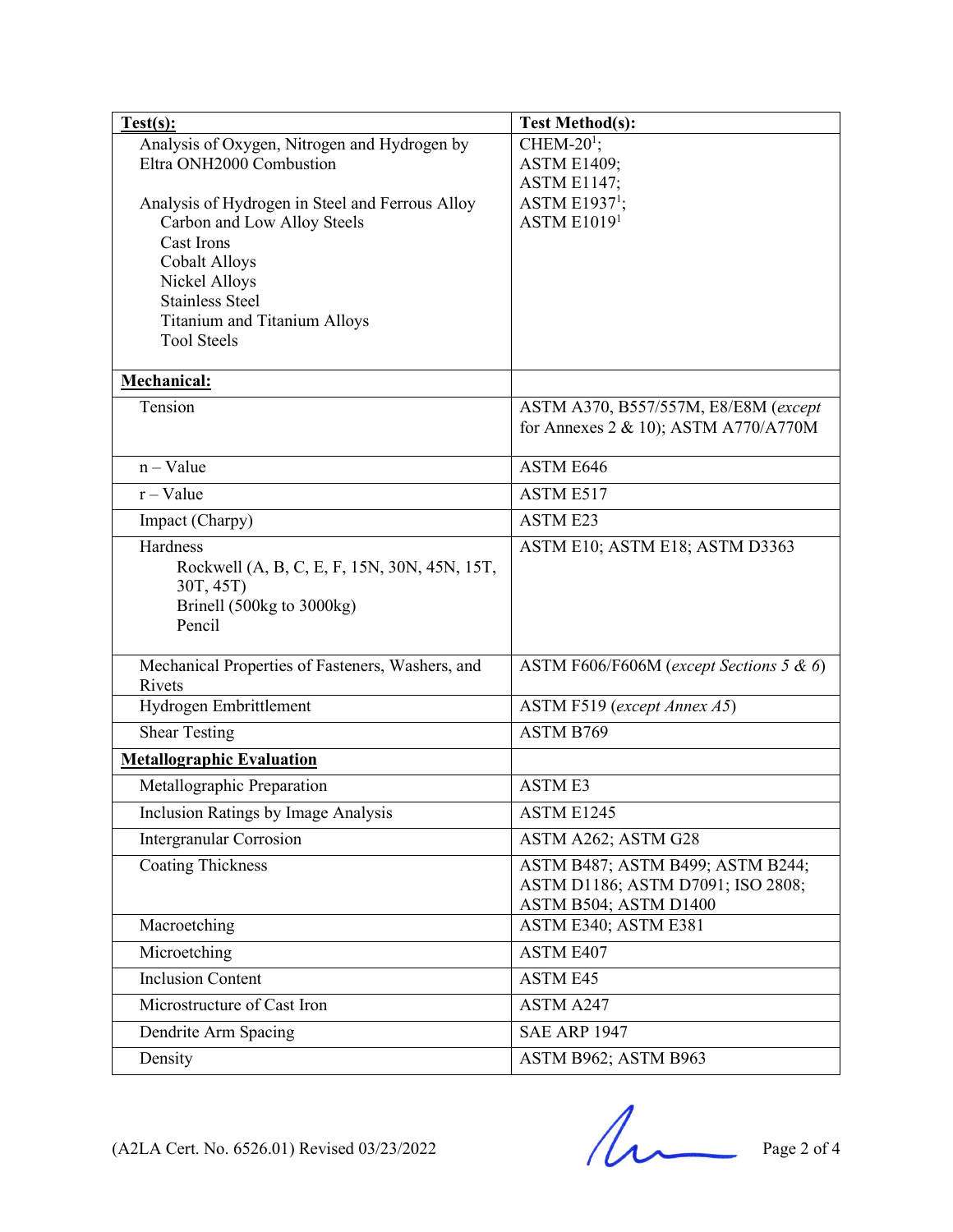| Test(s):                                                                              | <b>Test Method(s):</b>                                                                                                                                                                                                                                                                                                                                                                                               |
|---------------------------------------------------------------------------------------|----------------------------------------------------------------------------------------------------------------------------------------------------------------------------------------------------------------------------------------------------------------------------------------------------------------------------------------------------------------------------------------------------------------------|
| <b>Metallographic Evaluation continued</b>                                            |                                                                                                                                                                                                                                                                                                                                                                                                                      |
| Moist SO <sub>2</sub>                                                                 | ASTM G87                                                                                                                                                                                                                                                                                                                                                                                                             |
| Abrasion                                                                              | ASTM D4060                                                                                                                                                                                                                                                                                                                                                                                                           |
| Visual and Macroscopic Evaluation of Welds                                            | ISO 5817 (excluded: beam welds);<br>AWS D1.2 (Sections 3.6, 3.7, 3.8, 5.14, 5.2,<br>6.4, and 6.4.5.5); CSA-W47.1 (Sections 9.9,<br>9.10, 9.11, 9.14, 11.6, 11.7);<br>CSA-W47.2 (Sections 10.4, 10.5, 10.6, 10.7)                                                                                                                                                                                                     |
| Determination and Acceptance of Boiler and<br>Pressure Vessel Code (Sections II only) | SA-193/SA-193M; SA-194/SA-194M; SA-<br>213/SA-213M; SA-240/SA-240M; SA-325,<br>SA-370; SA-450/SA-450M;<br>SA-530/SA-530M Except for: section 20;<br>SA-540/SA-540M; SA-962/SA-962M; III,<br>Section VIII Only for: UG-84 and<br>Section IX Only for: QW-144, QW-150,<br>QW-160, QW-184, QW-194, QW-462.1,<br>QW-462.4, QW-462.5, QW-462.12<br>ASME Section II Part A, Section II Part B,<br>Section VIII, Section IX |
| Microhardness                                                                         |                                                                                                                                                                                                                                                                                                                                                                                                                      |
| Knoop $(25g \text{ to } 1000g)$<br>Vickers $(50g \text{ to } 1000g)$<br>Macrohardness | ASTM E384<br><b>ASTM E92</b>                                                                                                                                                                                                                                                                                                                                                                                         |
| Vickers (5kg to 30kg)                                                                 | <b>ASTM E92</b>                                                                                                                                                                                                                                                                                                                                                                                                      |
| Standard Test Methods and Definitions for<br>Mechanical Testing of Steel Products     | ASTM A370                                                                                                                                                                                                                                                                                                                                                                                                            |
| Bend                                                                                  | ASTM E190; AWS D1.1                                                                                                                                                                                                                                                                                                                                                                                                  |
| <b>Ferrite Testing</b>                                                                | ASTM A800/A800M; ASTM A799;<br>ASTM E562                                                                                                                                                                                                                                                                                                                                                                             |
| Case Depth                                                                            | ASTM E1077, SAE J419                                                                                                                                                                                                                                                                                                                                                                                                 |
| Grain Size                                                                            | <b>ASTM E112</b>                                                                                                                                                                                                                                                                                                                                                                                                     |
| <b>Coating Testing</b>                                                                |                                                                                                                                                                                                                                                                                                                                                                                                                      |
| Coating Weight                                                                        | ASTM A90; ASTM B767                                                                                                                                                                                                                                                                                                                                                                                                  |
| <b>Environmental/ Corrosion Testing</b>                                               |                                                                                                                                                                                                                                                                                                                                                                                                                      |
| Corrosion                                                                             | ASTM C1617; ASTM C692;<br>ASTM B858; Chrysler LP-463PB-52-01;<br>LP463PB-22-01; ASTM D5894;<br>ASTM D2803; GMW14872;<br>Ford CETP 00.00-L-467; GMW 14124;<br>SAE J2334; GMW 15288;<br>ASTM A923/ASTM A1084                                                                                                                                                                                                           |

 $(A2LA$  Cert. No. 6526.01) Revised 03/23/2022 Page 3 of 4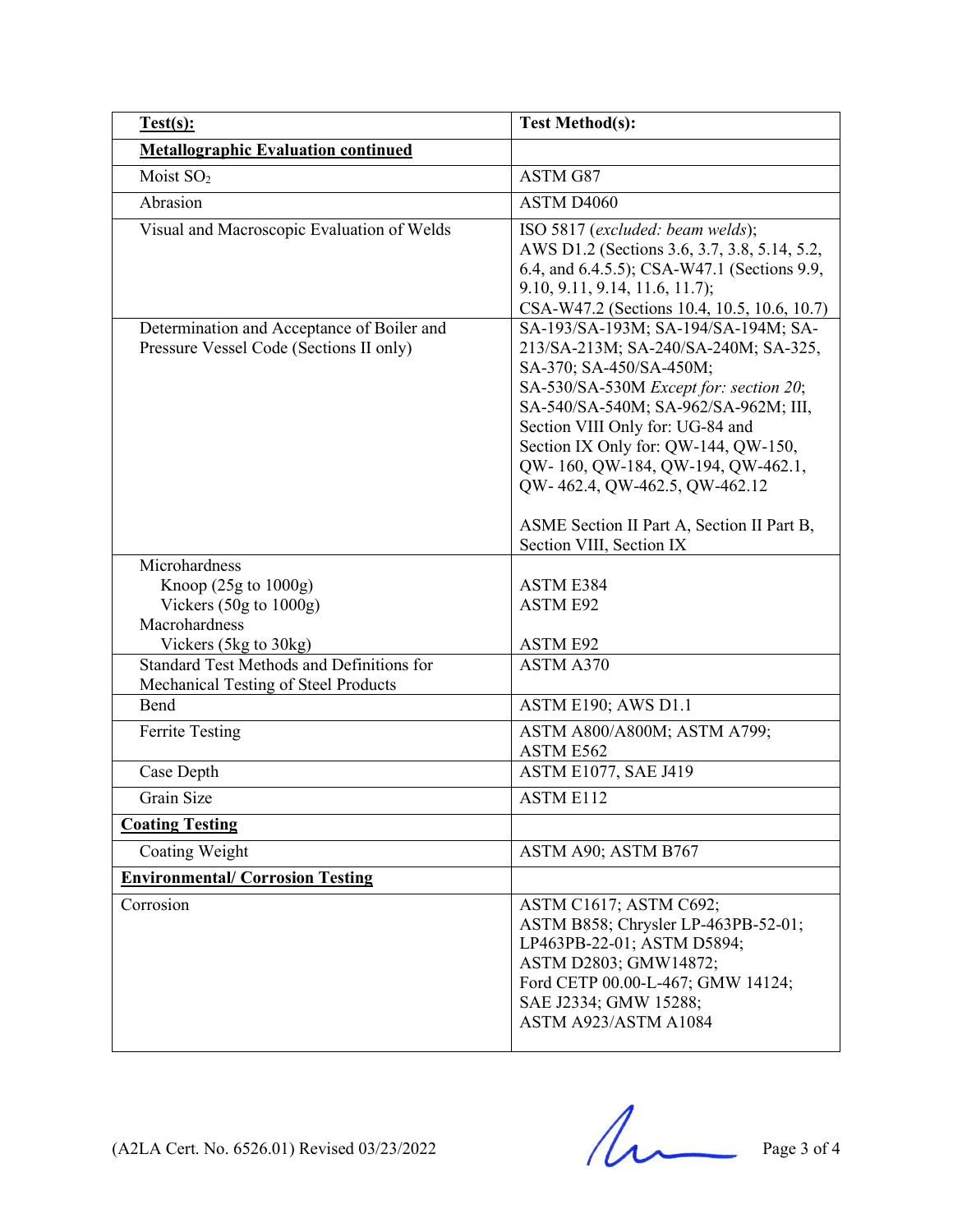| Test(s):                                             | <b>Test Method(s):</b>                 |
|------------------------------------------------------|----------------------------------------|
| <b>Environmental/ Corrosion Testing continued</b>    |                                        |
| <b>Salt Spray Testing</b>                            | ASTM B117; FLTM BI103-01; ISO 9227;    |
|                                                      | JISZ2371; TSH 1552G; DIN 50021;        |
|                                                      | GMW 3286; ASTM B368; GMW 14458;        |
|                                                      | ASTM G85; SAE J2334;                   |
|                                                      | MIL-STD-810 (Method 509.6); TSH 1555G; |
|                                                      | GMW14872;                              |
|                                                      | GMW14124 (except Cycle H, N, R, T)     |
| Water Resistance of Coatings                         | ASTM D870; FLTM BI 104-01              |
| <b>Pitting Corrosion</b>                             | ASTM G48                               |
| Humidity                                             | ASTM D1735, ISO 6270-1; GMW 14729;     |
|                                                      | ASTM D4585; ASTM D2247;                |
|                                                      | <b>DIN 50017</b>                       |
| Color                                                | ASTM D2244; ASTM E1164                 |
| Chip or Gravel Resistance                            | ASTM D3170; SAE J400; GMW 14700        |
| Adhesion                                             | ASTM D3359; FLTM BI 106-01;            |
|                                                      | GMW 14829; ASTM D522; ISO 2409         |
| Gloss/Haze Measurements                              | ASTM D523                              |
| <b>Color Measurement</b>                             | <b>SAE J1545</b>                       |
| Evaluations                                          | ASTM D610; ASTM D714; GMW 15356;       |
|                                                      | GMW 15357; GMW 15358; GMW 15359;       |
|                                                      | ASTM D1654; GMW 15282                  |
| Water Immersion                                      | ASTM D870; FLTM BI 104-01              |
| Fuel Resistance of Automotive Exterior Materials and | GMW 14334;                             |
| Components                                           | Chrysler 463PB-31-01                   |
| <b>Coatings Performance</b>                          | GMW 14671 (Sections 3.9.1 & 3.9.2)     |
| <b>Coating Durability</b>                            | <b>HES D6501</b>                       |

<sup>1</sup> Modified Method

 $(A2LA$  Cert. No. 6526.01) Revised 03/23/2022 Page 4 of 4